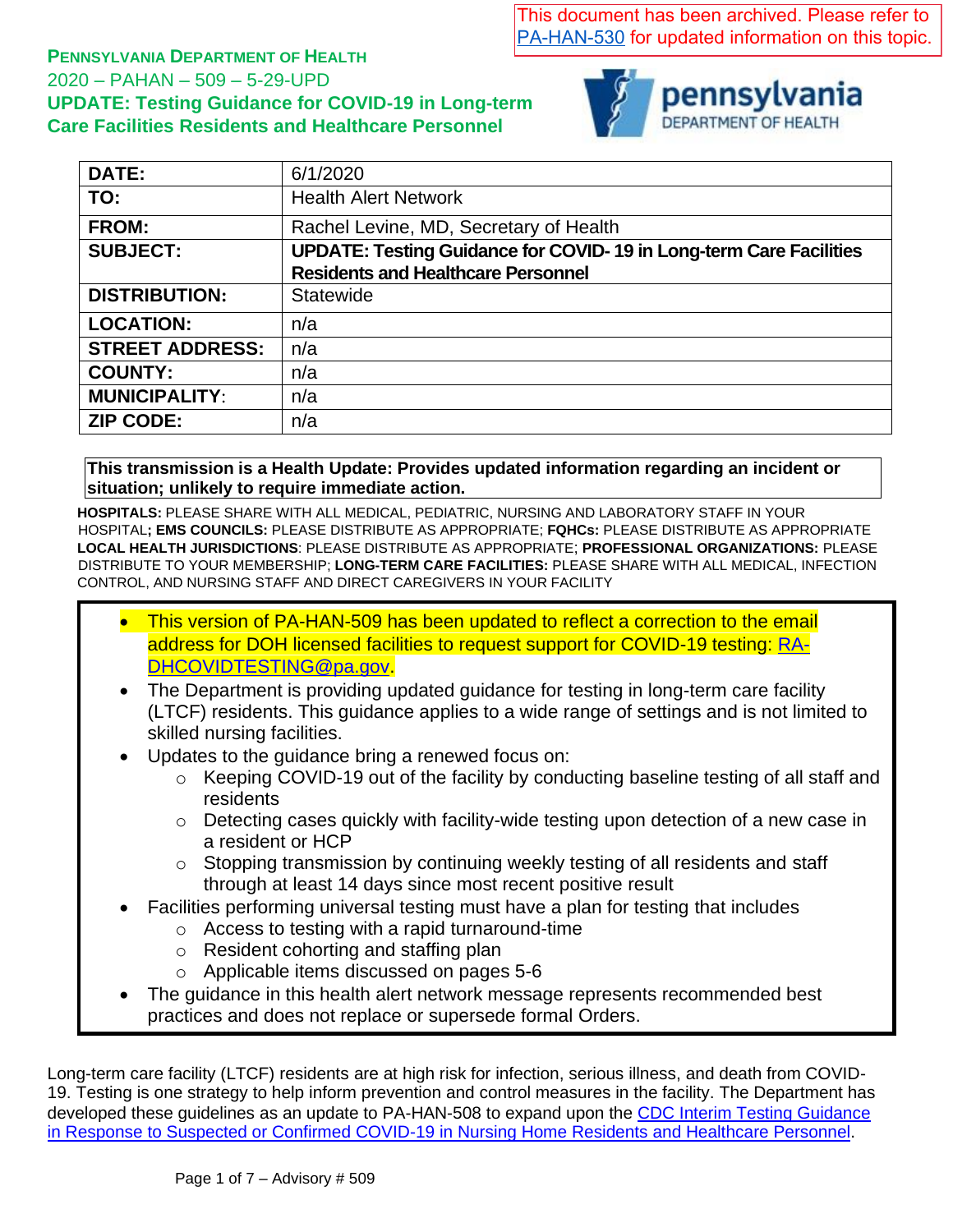**This guidance supersedes PA-HAN-508**. If you have questions about this guidance, please contact DOH at 1-877-PA-HEALTH (1-877-724-3258) or your local health department.

### **KEY TERMS:**

**Long-term Care Facility:** For the purposes of this guidance, LTCF includes, but is not limited to, skilled nursing facilities (SNF), personal care homes (PCH), assisted living residences (ALRs), Community Residential Rehabilitation Services (CRR), Long-Term Structured Residence (LTSR), Residential Treatment Facility for Adults (RTFA), and Intermediate Care Facilities (ICF).

**Testing or test:** Laboratory tests that detect SARS-COV-2, the virus that causes COVID-19, using reverse transcription polymerase chain reaction (RT-PCR) testing are referred to here as testing or test.

**SARS-CoV-2 infection:** A term used throughout this document to indicate any person with a positive PCR test for SARS-CoV-2, regardless of whether they have symptoms or are asymptomatic. Persons with symptoms and a positive test are said to have COVID-19.

**Healthcare personnel (HCP):** Include, but are not limited to, emergency medical service personnel, nurses, nursing assistants, physicians, technicians, therapists, phlebotomists, pharmacists, students and trainees, other staff providing direct care, contractual staff not employed by the healthcare facility, and persons not directly involved in patient care but who could be exposed to infectious agents that can be transmitted in the healthcare setting (e.g., clerical, dietary, environmental services, laundry, security, engineering and facilities management, administrative, billing, and volunteer personnel).

**Facility-onset SARS-CoV-2 infections** refers to SARS-CoV-2 infections that originated in the facility. It does not refer to the following:

- Residents who were known to have COVID-19 on admission to the facility and were placed into appropriate Transmission-Based Precautions.
- Residents who were not known to have COVID-19 on admission but who became positive within 14 days after admission, as long as these individuals had been placed into Transmission-Based Precautions upon admission and had no known exposure within the facility.
- SARS-CoV-2 infections in residents with *known exposure* outside of the nursing home (e.g., exposure to a confirmed case during their infectious period in a dialysis facility or other healthcare setting outside the facility).

## **Consider the following four key principles when using testing in LTCFs:**

### **1. Testing should not replace existing infection prevention and control (IPC) interventions**

Testing conducted at LTCFs should be implemented *in addition to* existing infection prevention and control measures recommended by the DOH, including visitor restriction, cessation of communal dining and group activities, monitoring all HCP and residents for signs and symptoms of COVID-19, and universal masking as source control. See [PA-HAN-497](https://www.health.pa.gov/topics/Documents/HAN/2020-PAHAN-497-04-16-UPD-UPDATE_Univ.pdf) for more details about infection prevention and control and [PA-HAN-500](https://www.health.pa.gov/topics/Documents/HAN/2020-PAHAN-500-04-30-UPD-UPDATE-Spec.pdf) for guidance about specimen collection.

### **2. Test when results will lead to specific IPC action**

Viral testing can be used to inform additional IPC actions necessary to keep SARS-CoV-2 out of facilities, detect COVID-19 cases quickly, and stop transmission. Testing practices should aim for rapid turn-aroundtimes (e.g., less than 48 hours) in order to facilitate effective IPC action. At the current time, **antibody test results should not be used to diagnose someone with an active SARS-CoV-2 infection and should not be used to inform IPC action.**

### **3. For ALL Facilities: Keep COVID-19 Out and Detect Cases Quickly**

• Actively screen all HCP for fever and [COVID-19 symptoms](https://www.cdc.gov/coronavirus/2019-ncov/symptoms-testing/symptoms.html) at the start and end of their shift; test staff who screen positive.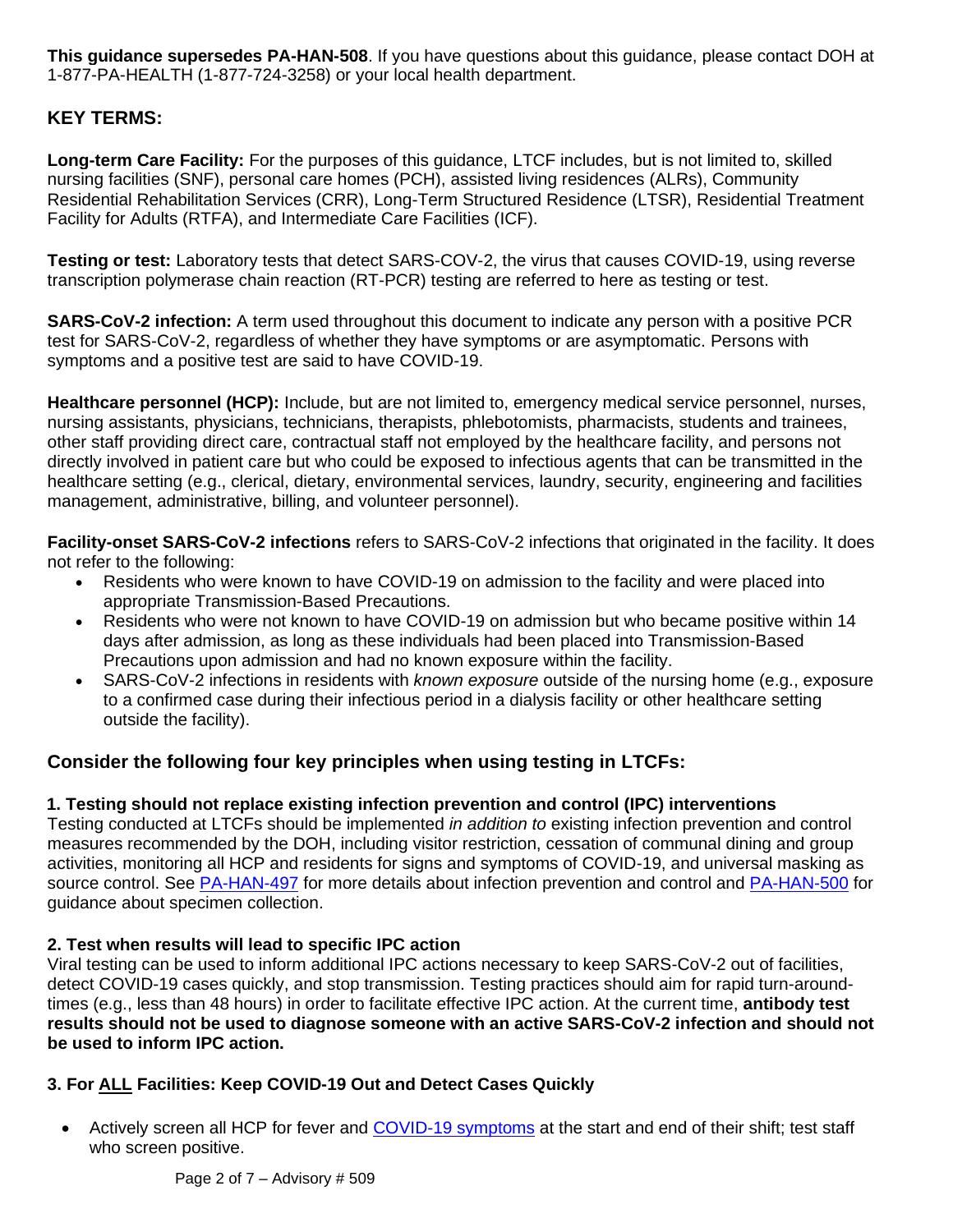- $\circ$  HCP who have fever or symptoms should be excluded from work pending results of the test.
- $\circ$  Staff should be referred to their primary provider or occupational health or call 1-877-PA-HEALTH to request testing.
- $\circ$  HCP who test positive for COVID-19 should be excluded from work until they meet return to work criteria [\(PA-HAN-501\).](https://www.health.pa.gov/topics/Documents/HAN/2020-PAHAN-501-05-01-UPD-Return%20to%20W.pdf)
- Consider conducting baseline testing of all residents and HCP. Facilities performing such surveillance should have a plan for testing (including access to testing with a rapid turnaround-time) and responding to results. See below section entitled **Plan for Testing and Post-Testing Intervention.**
- Actively screen all residents for fever and [COVID-19](https://www.cdc.gov/coronavirus/2019-ncov/symptoms-testing/symptoms.html) symptoms at least daily and test any resident who exhibits fever or symptoms consistent with COVID-19.

### **If there is a new confirmed case of COVID-19 in any HCP or any facility-onset SARS-CoV-2 infection in a resident the following testing should be implemented**:

- Test **all** residents and HCP in the facility *even if baseline testing has been completed in the past*. If there is a suspect case, and test results for the suspect case are anticipated to take longer than 2-3 days, do not wait to conduct mass screening. Begin planning and execute testing of all residents and HCP while awaiting test results.
- Do not re-test any residents or staff with a history of confirmed COVID-19.
- If testing capacity is limited, DOH recommends testing residents and HCP on the same unit or floor of a new confirmed case.
- If testing all residents on the same unit or floor is not possible, DOH recommends testing symptomatic residents and HCP and residents who have known exposure to a case (e.g., roommates of cases or those cared for by a known positive HCP).

### **4. For Facilities with Confirmed Cases: Stop Transmission**

After testing **all** residents and HCP in response to a new case, DOH recommends follow-up testing to ensure transmission has been terminated as follows:

- Immediately test any resident or HCP who subsequently develops fever or symptoms consistent with COVID-19
- **Continue repeat testing of all previously negative residents** once a week until the testing identifies no new cases of COVID-19 among residents or HCP through at least one 14-day incubation period since the most recent positive result. Day zero for the most recent positive result is the day of symptom onset (or the date of the positive test if asymptomatic).
	- $\circ$  If test capacity is limited, direct repeat rounds of testing to residents who leave and return to the facility (e.g., for outpatient dialysis), have exposure to staff that work in multiple facilities (e.g. wound care consultants) or have known exposure to a case (e.g., roommates of cases or those cared for by a known positive HCP).
	- o For large facilities with limited test capacity, testing all residents on affected units could be considered, especially if facility-wide serial testing demonstrates no transmission beyond a limited number of units.
- **Continue repeat testing of all previously negative HCP** at least once a week until the testing identifies no new cases of COVID-19 among residents or HCP over at least one 14-day incubation period since the most recent positive result. Day zero for the most recent positive result is the day of symptom onset (or the date of the positive test if asymptomatic).
	- $\circ$  If testing capacity is limited, CDC suggests directing repeat HCP testing to HCP who work at other facilities where there are known COVID-19 cases.

# **Plan for Testing and Post-Testing Intervention**

*This section contains guidance and discussion on how to adequately plan for universal testing and how to implement changes to infection prevention and control practices in response to the test results. Skilled nursing facilities should follow the guidance below as closely as possible to prevent transmission. Other*  facilities types with more limited nursing and medical support, such as assisted living facilities may need to *make adjustments to these best practices to meet the needs of the facility and residents. Suggestions for modification are given below under "Potential Cohorting Modifications for LTCFs".*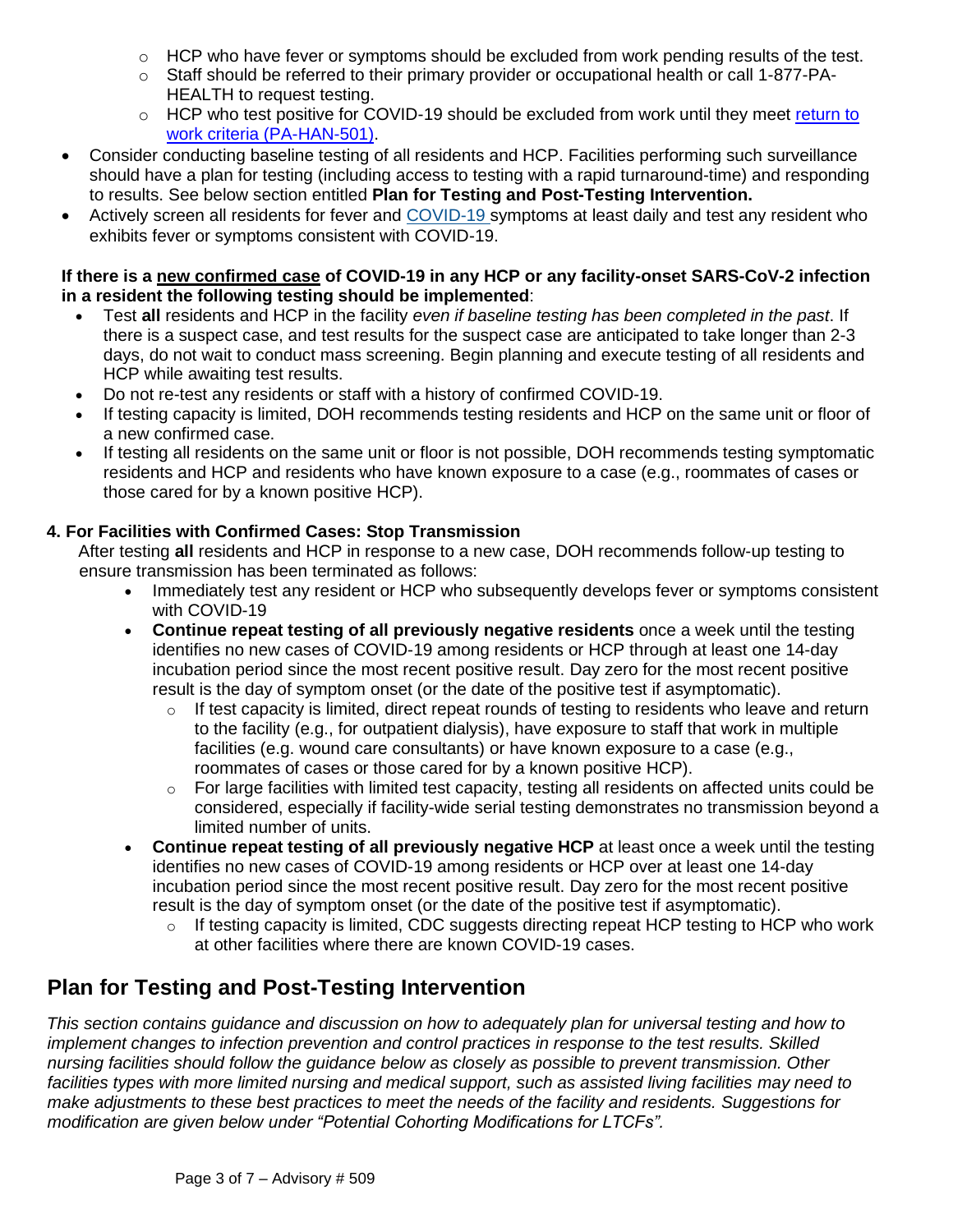All facilities performing universal testing according to this guidance must have a plan for testing (including access to testing with a rapid-turnaround-time) and responding to results (including a cohorting and staffing plan) that addresses all applicable items below.

### **Plan for Testing Logistics for All LTCFs:**

- Which laboratory will provide collection materials and process specimens? Ideally, laboratories reporting results within 1-2 days should be used. Longer turn-around-times severely limits the utility of testing asymptomatic persons.
	- o While testing can be completed at the state public health laboratory where timely commercial testing is not available, the large scope of the pandemic will require most facilities to use their own resources to obtain testing results more rapidly.
	- o Facilities should develop relationships with commercial laboratories and develop contracts to meet testing needs of facility.
	- $\circ$  A laboratory must have a current PA laboratory permit and be approved to perform COVID-19 testing. A facility may verify licensure and approval by emailing [RA-DHPACLIA@pa.gov.](mailto:RA-DHPACLIA@pa.gov)
	- o Facilities who cannot acquire testing supplies or who want to perform an initial Point Prevelence Survey (PPS) using the state public health laboratory should contact [RA-DHCOVIDTESTING@pa.gov](mailto:RA-DHCOVIDTESTING@pa.gov) with the facility name in the subject. In reply to your email, you will receive instructions on how to submit your request.
- Who will obtain patient agreement and how will it be documented? Use the same process as would be used for influenza testing or other related laboratory tests.
- Who will perform specimen collection? The number of people present during specimen collection should be limited to only those essential for care and procedure support.
- Where will specimens be collected? For residents, specimen collection should be performed one at a time in each room with the door closed.
- What PPE will be worn during testing and how often will it be changed?
	- Staff collecting swabs should wear gowns, gloves, eye protection and respirators or facemasks, if respirators are not available. Gowns, eye protection and respirators or facemasks should be changed if coughed or sneezed upon or if otherwise soiled. Gloves must be changed between each specimen collection with hand hygiene performed with each glove change.
	- $\circ$  Additional PPE specifically needed for testing can be requested by emailing [RA-](mailto:RA-DHCOVIDTESTING@pa.gov)[DHCOVIDTESTING@pa.gov](mailto:RA-DHCOVIDTESTING@pa.gov) and following instructions provided.
- What shipping supplies and refrigeration are needed? Follow instructions for refrigeration and shipping provided by the contracted laboratory.

# **Post-Testing Actions to Prevent Transmission:**

### **For resident testing:**

- Residents need to be cohorted to separate units in three Zones, based on test results.
	- o **COVID + test (Red Zone)**: residents with a positive SARS-CoV-2 PCR test and still within the parameters for transmission-based precautions
	- o **COVID – test potentially exposed (Yellow Zone):** residents with a negative SARS-CoV-2 PCR test who remain asymptomatic but are within 14 days of possible exposure to COVID-19
	- o **Unexposed (Green Zone):** any resident in the facility who was not tested and is thought to be unexposed to COVID-19



The Zones refer to units or in some cases, entire facilities. A unit is defined as an area of the facility where the staff are not typically shared with other areas *during one shift*.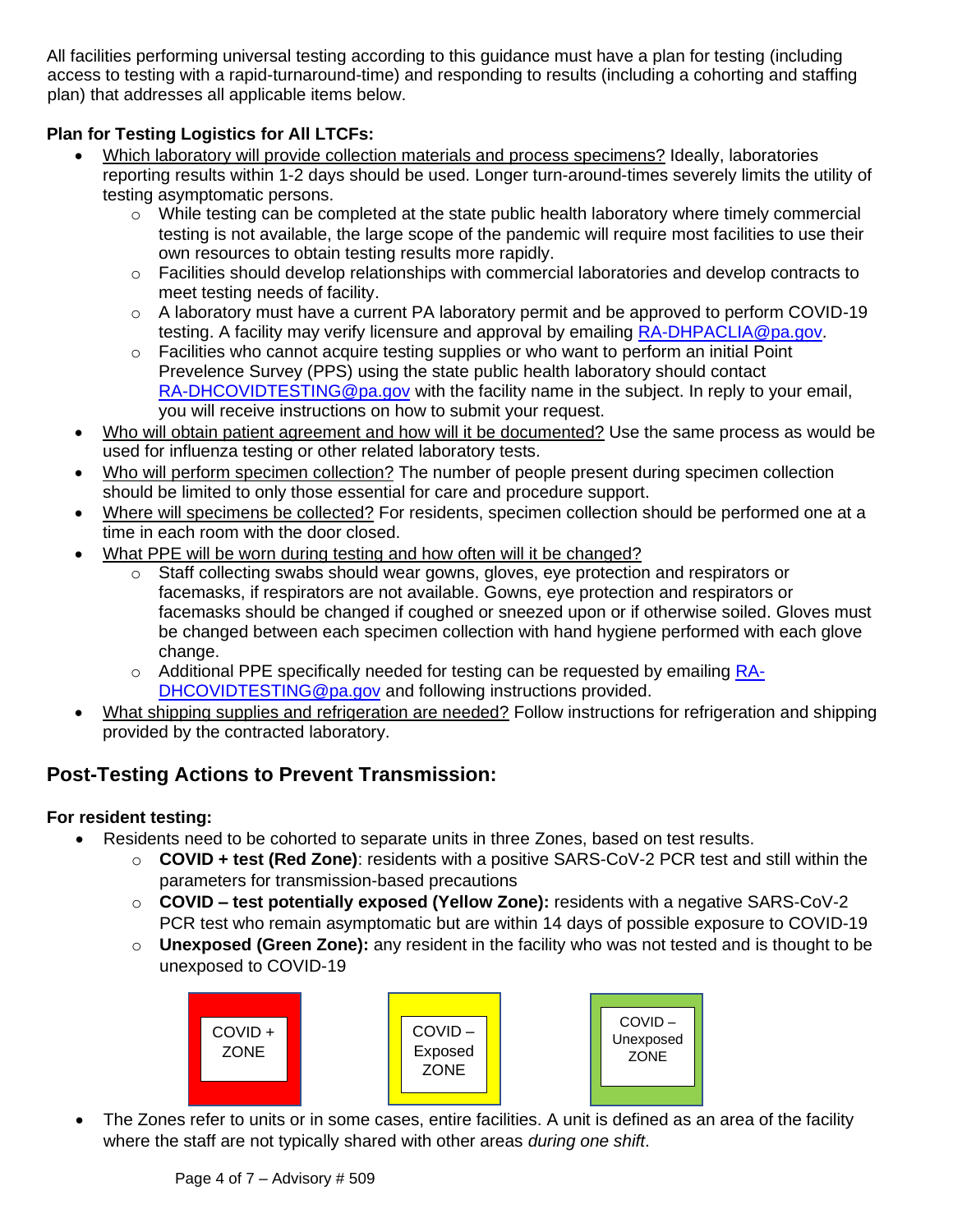- The three types of residents listed above should not share common areas such as communal bathrooms and showers with other types of residents. The three Zones should remain separate on the unit.
- **Staff should be designated by Zone** *as much as possible* to minimize risk to exposed (Yellow) and non-exposed (Green) residents. If necessary, using staff in more than one Zone should be prioritized as in the below diagram, which outlines how staff should be assigned. The best option is listed first, and the least desirable option last.

| <b>Best</b><br>Option | Staff always work on the same unit, and units do not include more than one<br>Zone. Staff do not cross over to other units.                                                                                                                                                                                                                                                           |
|-----------------------|---------------------------------------------------------------------------------------------------------------------------------------------------------------------------------------------------------------------------------------------------------------------------------------------------------------------------------------------------------------------------------------|
|                       | Staff always work on the same Zone, and do not cross over to other Zones.<br>They may work in two or more exposed (Yellow) units, for example.                                                                                                                                                                                                                                        |
|                       | Staff are assigned to specific Zones but must <i>occasionally</i> cover staffing needs<br>in other Zones for certain shifts. Ideally, staff would not work in the COVID-<br>positive (Red) unit and then return to exposed (Yellow) or unexposed units<br>(Green).                                                                                                                    |
|                       | Staff always work in the same Zone during one shift but may work in different<br>Zones on different shifts. Ideally, staff would not work in the COVID-positive<br>(Red) zone and then return to exposed (Yellow) or unexposed (Green) units.                                                                                                                                         |
| Least<br>Desirable    | Occasionally staffing needs require that certain staff work in more than one<br>Zone during a single shift. That person must change all PPE and perform hand<br>hygiene when going from one Zone unit to another. Exception: respirators or<br>facemasks that have been worn with a face shield can be worn continuously.<br>Ideally, this should be limited to key staff (e.g. RNs). |

# **Zone Guidelines**

- $\circ$  Zones should be clearly marked with limited access signs or temporary barriers to prevent unnecessary foot traffic to the area.
- $\circ$  Equipment should be dedicated ideally to each unit, and if necessary shared only between units of the same Zone. Any equipment that must be shared between different Zones should be fully cleaned and disinfected between use. These occurrences should be rare. Obtain additional equipment through your regular supplier or by request through your County Emergency Management Agency.
- o Full PPE must be used to care for residents in COVID+ (Red) and COVID- potentially exposed (Yellow) zones according to [PA-HAN-490.](https://www.health.pa.gov/topics/Documents/HAN/2020-PAHAN-UPDATE-Infection%20Control_.pdf)
- $\circ$  COVID Positive (Red) and Unexposed (Green) Zones should be as far apart as possible within the facility.
- $\circ$  Unexposed (Green) Zones should be clearly marked with limited access signs or temporary barriers to prevent unnecessary foot traffic to the area.
- o Occasionally, a laboratory may report an **inconclusive or indeterminant result** for SARS-CoV-2 PCR testing. For residents with these results, specimen collection should be repeated as soon as possible. The resident should be cared for within a COVID-potentially exposed (Yellow) Zone while awaiting repeat test results.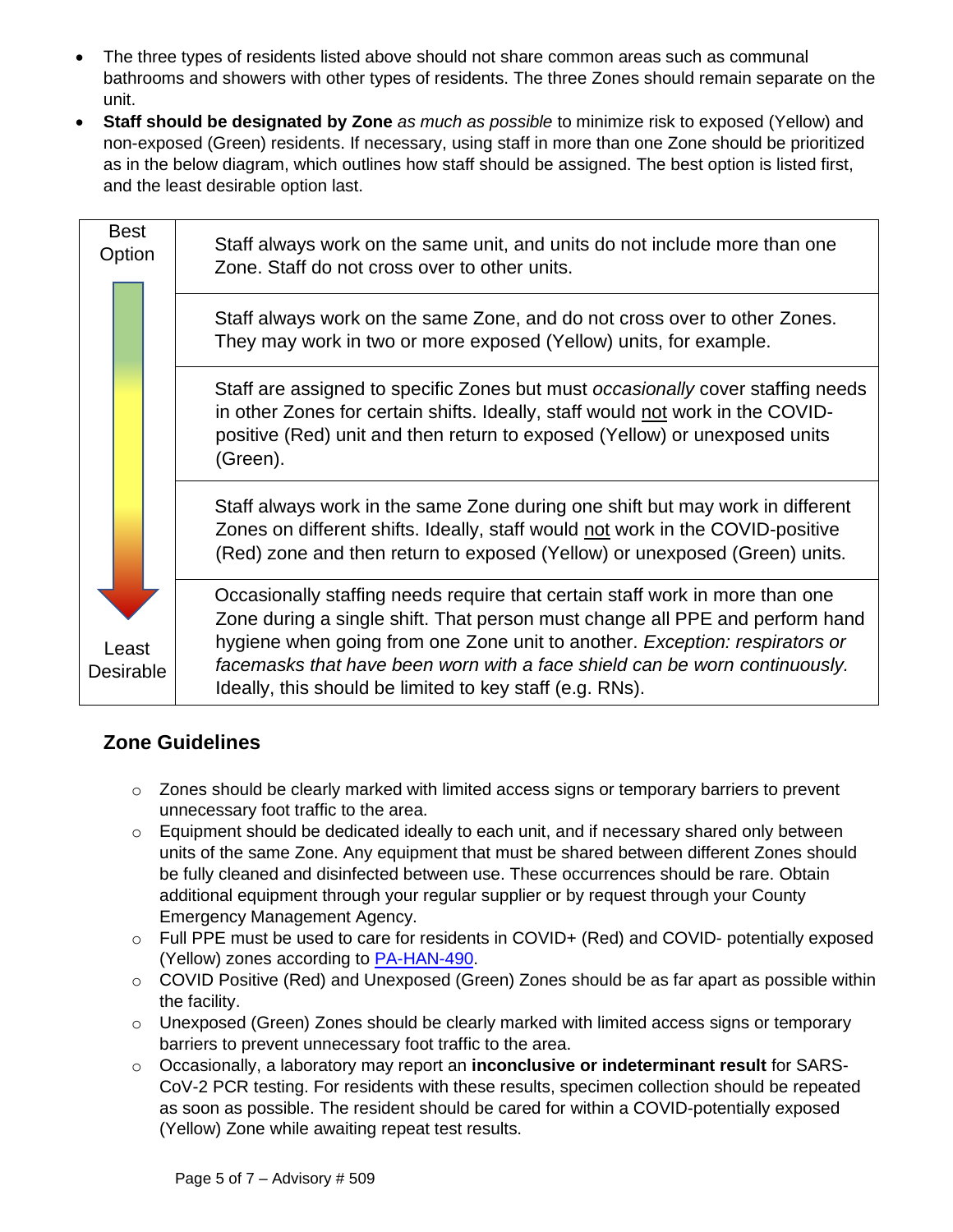- o **Any resident who develops symptoms consistent with COVID, should be presumed positive** 
	- **•** Test for COVID-19 immediately if symptoms occur
	- While awaiting test results, move to a private room or remove roommate from current room. Consider roommate exposed (Yellow). Keep resident in current Zone if they are in an Exposed Zone (Yellow). If the symptomatic resident is in an Unexposed (Green) Zone, move to the Exposed (Yellow) Zone in a private room.
	- If test positive, move to COVID zone (Red).
- o **De-escalating Zones:** When criteria set forth in [PA-HAN-502](https://www.health.pa.gov/topics/Documents/HAN/2020-PAHAN-502-05-01-ADV-Discontinui.pdf) under "Discontinuing 'exposed' or 'affected' status for a unit or facility" are met:
	- A COVID Positive Zone (Red) may be changed to Unexposed (Green) status
	- A COVID-potentially exposed (Yellow) Zone may be changed to Unexposed (Green) status where these criteria have been met and where exposure occurred at least 14 days ago.
- o **Residents refusing testing:** occasionally asymptomatic residents or the responsible party of an asymptomatic resident may refuse testing for the resident. These residents, if potentially exposed to COVID-19, should be cared for in a COVID- potentially exposed (Yellow) Zone until at least 14 days after any known exposure. If these residents develop symptoms consistent with COVID-19 testing is recommended, and the testing request should be re-visited with the resident or responsible party.

### **For staff testing:**

- Follow [PA-HAN-501](https://www.health.pa.gov/topics/Documents/HAN/2020-PAHAN-501-05-01-UPD-Return%20to%20W.pdf) for Return-to-Work Guidance
	- a. Staff who test positive and have symptoms of COVID-19 should be excluded from work and isolated until they meet return to work criteria.
	- b. Asymptomatic staff who test positive **should be excluded from work** and isolated for 10 days from the date of their first positive test (if they have not developed symptoms). *See exception for critical staffing needs below.*
- *Exceptions for critical staffing need-* Asymptomatic staff may be able to work, but facilities must ensure the following conditions exist prior permitting these staff to work:
	- a. Asymptomatic staff with SARS-CoV-2 infection must only work with COVID-19 positive residents (Red Zone) and staff.
	- b. Work areas for COVID positive and negative or untested staff must be kept separate, including break rooms, workstations and bathrooms.
- **Staff refusing testing:** asymptomatic staff may refuse to be tested. Human resources should develop a policy to address these staff based on their risk of exposure, community spread, and staffing needs. In general, these staff persons should not care for residents in unexposed (Green) Zones. If these staff develop symptoms consistent with COVID-19 testing is recommended, and the staff person should be excluded from work.

## **Potential Cohorting Modifications for LTCFs**

These modifications are meant to outline acceptable alternatives for DHS-licensed facilties that are unable to follow the above guidance. Facilities that are able to meet the above recommendations should do so. Alternative strategies that should be considered include:

- Facilities that are attached to nursing care facilities may relocate an individual who tests positive for COVID-19 or who is potentially exposed to cohort them in existing Red or Yellow Zones of the attached nursing care facility.
- Aim to re-assign bathrooms, so that COVID-19 positive residents are not using the same bathrooms as COVID-19 negative residents.
- If there are empty rooms in the facility, COVID-19 positive residents should be moved into the empty room to isolate away from roommates.
- Whenever possible, staff should be designated to treat only COVID-19 positive residents, COVID-19